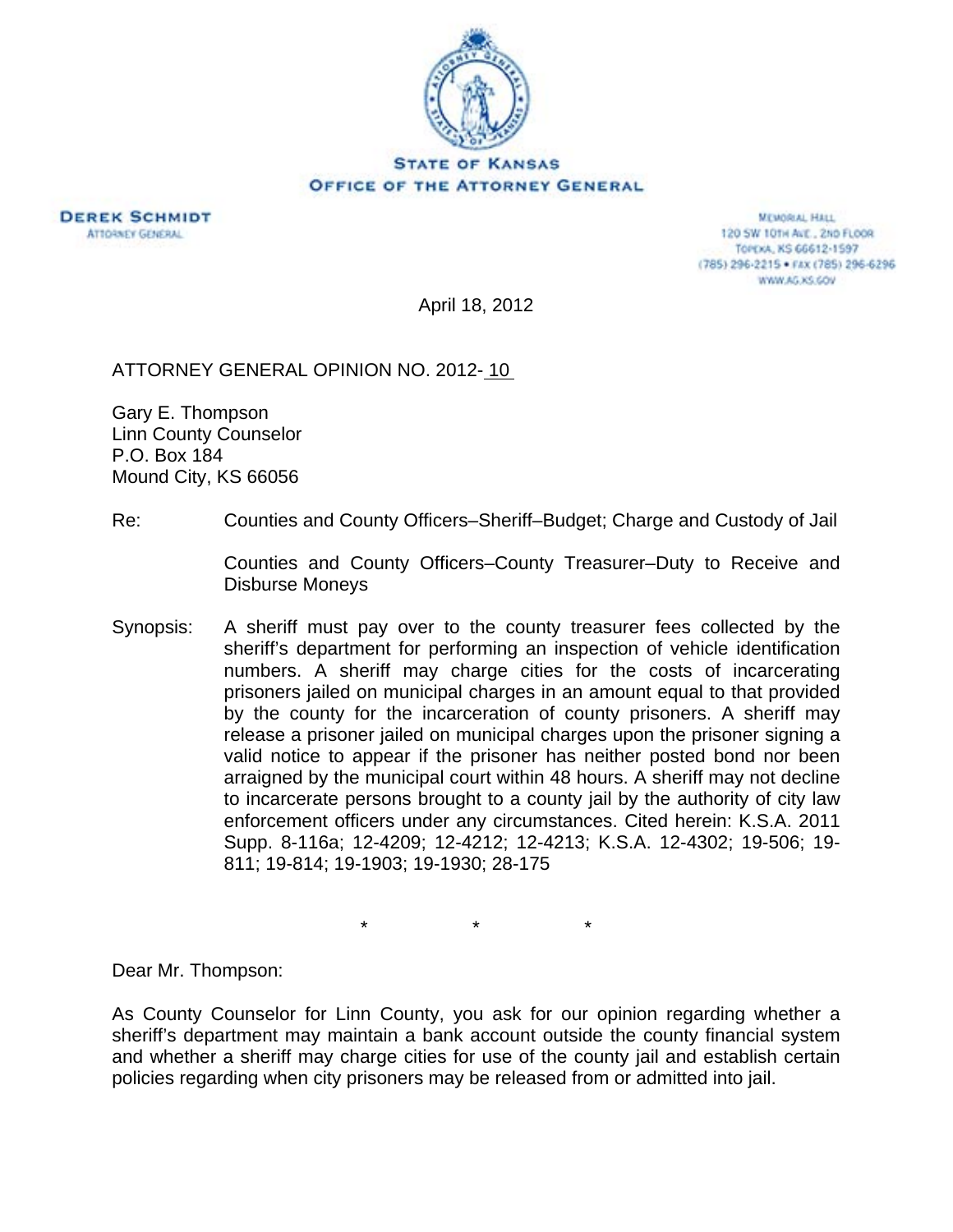At issue are several policies and procedures that the sheriff has established. In your letter, you state that the sheriff's department maintains a bank account outside the county financial system. The sheriff's department collects fees for performing vehicle identification number (VIN) inspections and then deposits these fees into this account; such funds are disbursed as the sheriff sees fit. You ask whether the proper procedure is for the county treasurer to deposit such fees into county accounts.

You also note that the sheriff has established the following policies regarding persons held in the county jail at a city's request and ask our opinion as to the sheriff's authority to institute such policies:

- 1. The sheriff charges the city a fee for booking the prisoner, fingerprinting the prisoner, and providing daily housing for the prisoner.
- 2. If a prisoner held on municipal court charges does not post bond and the municipal court does not arraign the prisoner within 48 hours, the sheriff releases the prisoner after the prisoner signs a document entitled "notice to appear."
- 3. The jail will not incarcerate persons for failure to appear or for failure to satisfy judgment when the underlying charge is a traffic infraction.

We first address the issue of whether a county sheriff may hold fees for VIN inspections in a bank account outside the county financial system. The Kansas Highway Patrol (KHP) is responsible for performing VIN inspections on certain vehicles.<sup>1</sup> The KHP superintendent may designate a county law enforcement agency to perform such inspections.<sup>2</sup> If KHP designates a city or county law enforcement agency to perform VIN inspections, KHP retains ten percent of the inspection fee, and "the balance shall be paid to the law enforcement agency that conducted the inspection."<sup>3</sup>

Your question requires an examination of K.S.A. 28-175, which states in relevant part:

County officers and employees shall receive no compensation, tips, fees, mileage or salaries, which compensation, tips, fees, mileage or salaries are or shall be paid to such officer or employee directly or indirectly by reason of his or her performance of the duties or obligations of such county office or employment, unless such compensation, tips, fees, mileage or salaries are specifically allowed to them by law. All such compensation, tips, fees, mileage or salaries received, directly or indirectly by them or from their respective offices from any source whatsoever, *which compensation, tips, fees, mileage or salaries would not have been received except for such officer's or employee's performance of the duties or obligations of such county office or employment . . . not specifically* 

l

 $1$  K.S.A. 2011 Supp. 8-116a.

 $2$  K.S.A. 2011 Supp. 8-116a(d)(1).

 $3$  K.S.A. 2011 Supp. 8-116a(d)(2).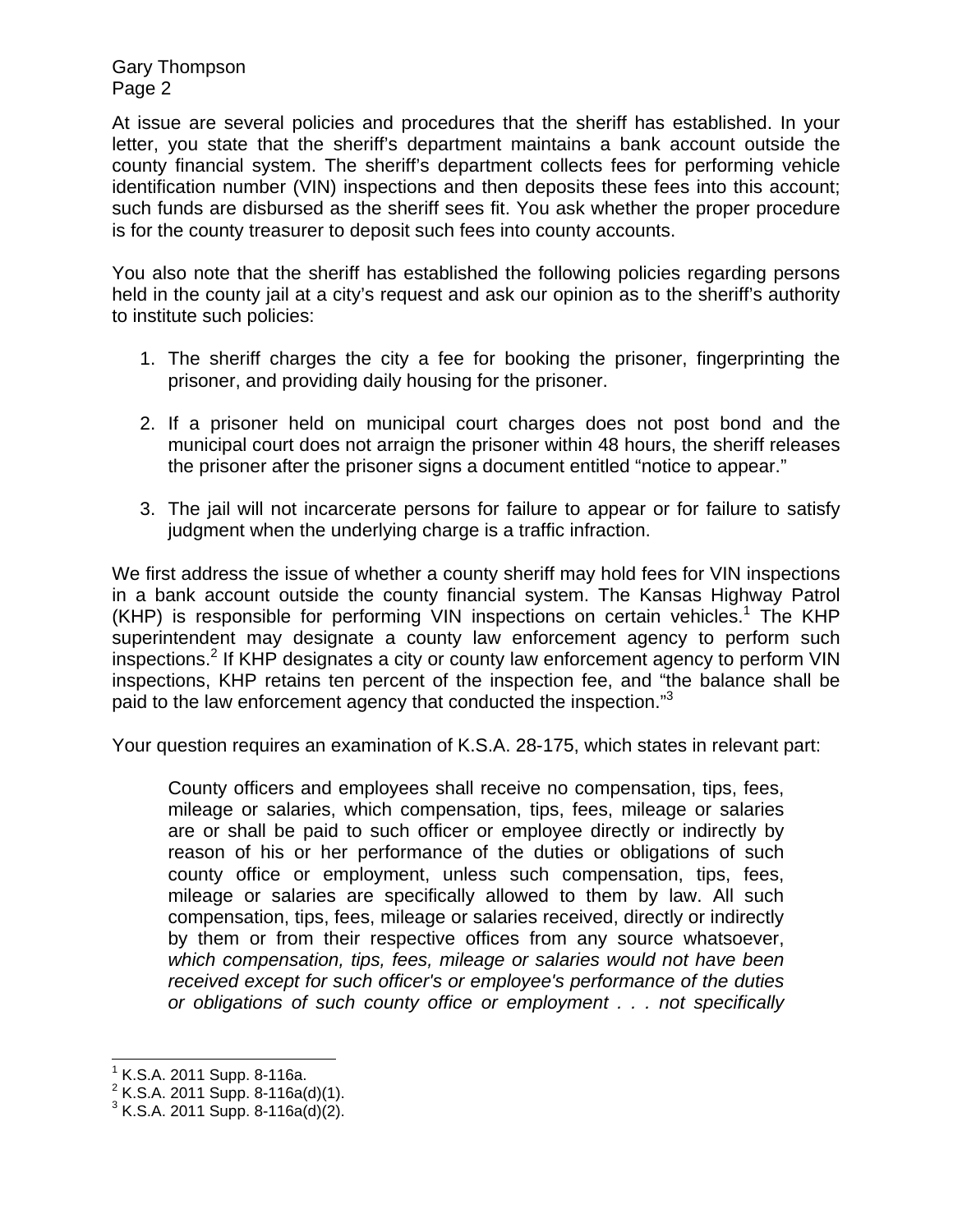> *authorized to be retained by them, shall be paid over . . . to the county treasurer* . . . . All such compensation, tips, fees, mileage and salaries shall be placed by said treasurer to the credit of the county general fund.<sup>4</sup>

As a threshold matter, we note that performing VIN inspections is not a statutory duty or obligation of a county sheriff.<sup>5</sup> However, when the sheriff contracts with KPH to have the sheriff's department as the designee that performs VIN inspections, it is our opinion that such inspections become a duty or obligation of the sheriff for the purposes of K.S.A.  $28 - 175.<sup>6</sup>$ 

Several prior Attorney General Opinions have examined the application of K.S.A. 28- 175 as it relates to the retention of fees collected by county officers. In two instances, we opined that in certain circumstances a county officer may *personally* retain fees paid for his or her services;<sup>7</sup> however, those opinions were based upon factual situations not comparable to the situation you describe in your letter.

This office has consistently opined that county officers who collect fees for the performance of official duties or obligations must pay such fees to the county treasurer pursuant to K.S.A. 28-175 in the absence of clear, express statutory authorization to retain such fees. $8$  Because the legislature has not amended K.S.A. 28-175 since those opinions were issued, $9$  we believe the reasoning therein continues to be persuasive. K.S.A. 2011 Supp. 8-116a authorizes VIN inspection fees to be paid to a county law enforcement agency for the performance of such inspections, but the statute does not specifically authorize the county law enforcement agency to *retain* such fees. As such, we find that K.S.A. 28-175 is dispositive, and we opine that a sheriff may not retain VIN inspection fees in an account outside the county financial system. The sheriff must pay such fees to the county treasurer and the Board of County Commissioners may later appropriate such fees to the sheriff's department.<sup>10</sup>

We next address the sheriff's policies regarding prisoners being held on municipal charges, beginning with a sheriff's authority to charge cities for the costs of incarcerating city prisoners. The sheriff has the charge and custody of the county jail and is responsible for the manner in which it is kept.<sup>11</sup> The sheriff has statutory authority

 $\overline{a}$ <sup>4</sup> Emphasis added.

 $^5$  K.S.A. 19-811 through 19-814. *See also* K.S.A. 2011 Supp. 8-116a.<br> $^6$  M/s have been advised by the KHR that such designations are for

 $6$  We have been advised by the KHP that such designations are formalized by a contract between the KHP and the designee in which the designee agrees to perform VIN inspections in exchange for receiving a portion of inspection fees pursuant to K.S.A. 2011 Supp. 8-116a(d)(2).

<sup>7</sup> Attorney General Opinion No. 79-121 (a sheriff may personally retain compensation for service as a volunteer firefighter because such service is not a statutory duty or obligation of the sheriff), 98-23 (legislative history of K.S.A. 32-1053 indicated an intent to authorize a county or district attorney to personally retain fees for prosecuting violations of wildlife and parks laws).

Attorney General Opinion Nos. 79-117; 80-69; 81-122; 89-105; 90-7; 97-34.

<sup>&</sup>lt;sup>9</sup> K.S.A. 28-175 was last amended by L. 1977, Ch. 112, § 14.<br><sup>10</sup> K.S.A. 19-506.

<sup>&</sup>lt;sup>10</sup> K.S.A. 19-506.<br><sup>11</sup> K.S.A. 19-811, 19-1903.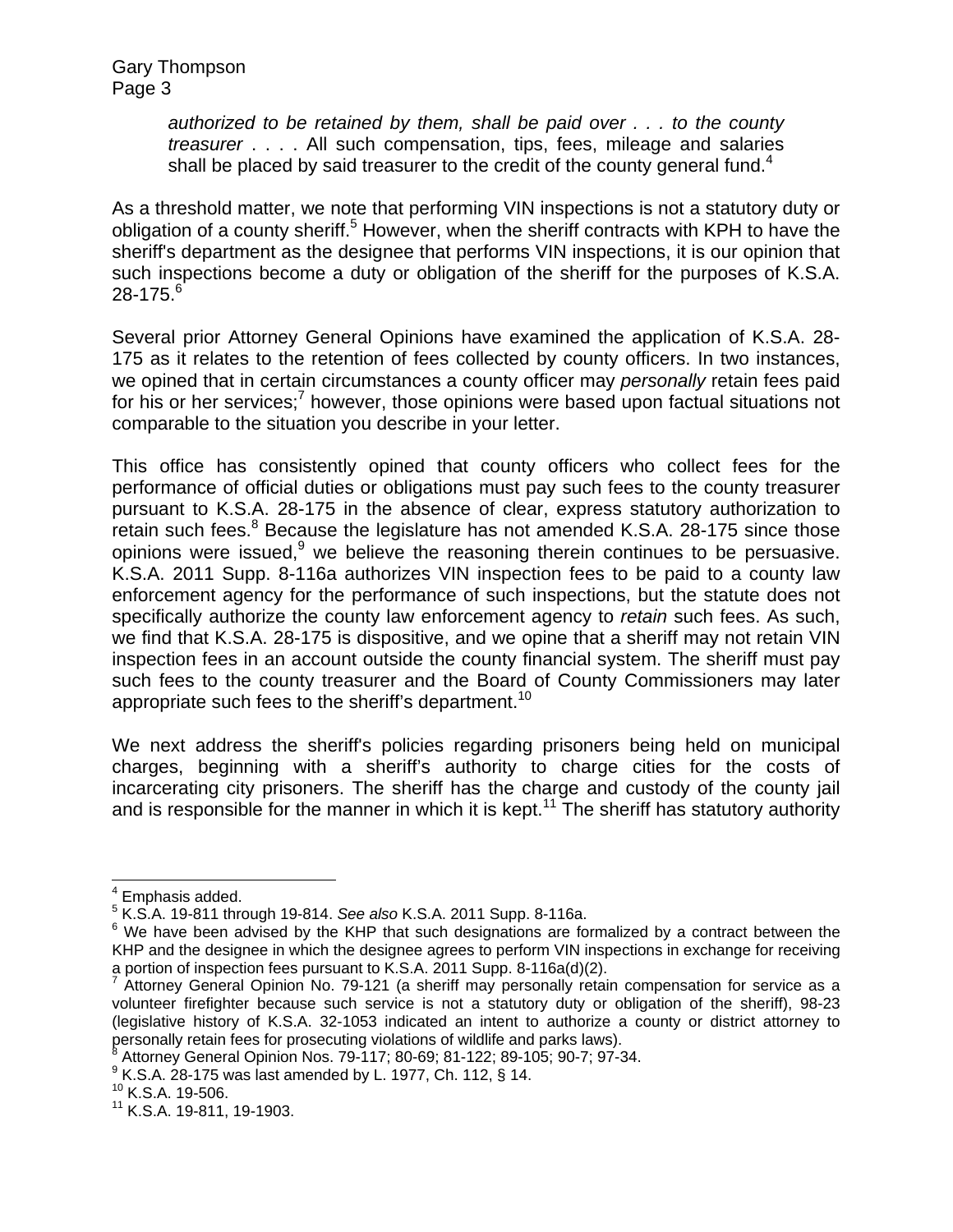to charge cities for maintenance of city prisoners in an amount equal to that provided by the county for the maintenance of county prisoners.<sup>12</sup> K.S.A. 19-1930(a) states:

The sheriff shall receive all prisoners committed to the sheriff's or jailer's custody by the authority of the United States or by the authority of any city located in such county and shall keep them safely in the same manner as prisoners of the county until discharged in accordance with law. The county maintaining such prisoners shall receive from the United States or such city compensation for the maintenance of such prisoners in an amount equal to that provided by the county for maintenance of county prisoners and provision shall be made for the maintenance of such prisoners in the same manner as prisoners of the county. The governing body of any city committing prisoners to the county jail shall provide for the payment of such compensation upon receipt of a statement from the sheriff of such county as to the amount due therefor from such city.

Your letter does not suggest that the amount charged by the sheriff to cities in Linn County for the maintenance of city prisoners exceeds the amount allowed by law. However, we note that in determining the daily amount that a county may charge for the maintenance of city prisoners, a county may include "overhead" expenses such as personnel, administration, facility operation and maintenance, in addition to direct expenses such as food and clothing.<sup>13</sup> Thus, so long as the booking fee, fingerprinting fee and daily housing fee charged by the Linn County Jail are of an amount equal to the cost incurred by the county for the booking, fingerprinting and housing of county prisoners, we opine that such fees are allowable under K.S.A. 19-1930(a).

Next, we consider a sheriff's authority to release prisoners who do not post bond on their municipal offenses and the municipal court does not arraign such prisoners within 48 hours. The Kansas Code for Municipal Courts ("the Code") states in relevant part:

(a) Any person arrested by a law enforcement officer shall be taken immediately by the law enforcement officer to the police station of the city or the office in the city designated by the municipal judge. At that time, the person shall have the right to post bond for the person's appearance . . . except as hereinafter provided.

. . .

(c) Any person held in custody pursuant to the provisions of this section, and who has not made bond for such person's appearance, may be held in custody until the earliest practical time for such person's appearance in municipal court upon a warrant being issued by the municipal court in accordance with K.S.A. 12-4209, and amendments thereto.

 $12$  Id.

<sup>&</sup>lt;sup>13</sup> Attorney General Opinion No. 2001-42.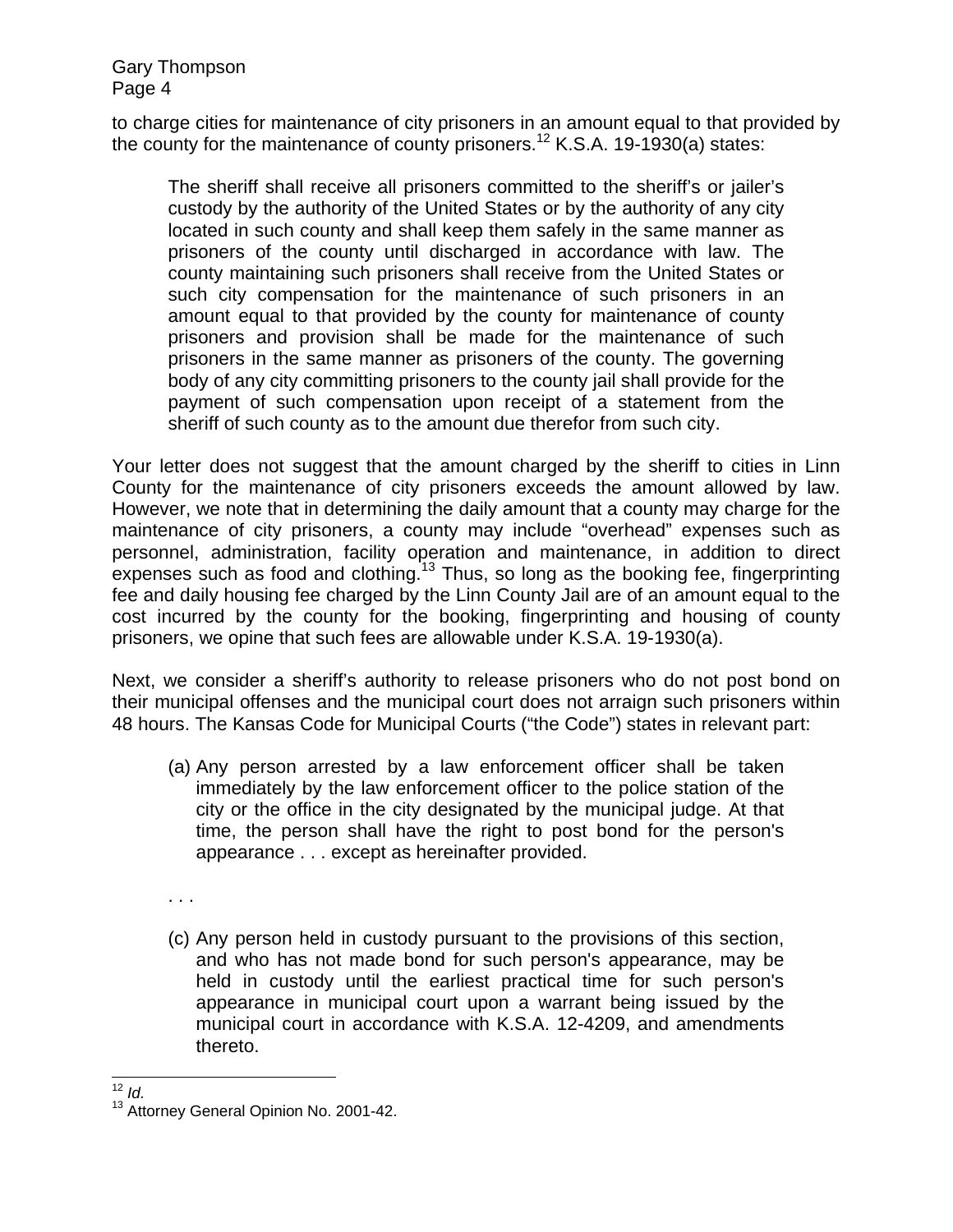> (d) Any person who remains in custody for 48 hours pursuant to the provisions of this section after arrest, and who is awaiting a first appearance before a municipal judge in the absence of a warrant being issued, shall be released on the person's personal recognizance. Bond shall be set within 18 hours of the person being placed in custody.<sup>14</sup>

You state that the Linn County Sheriff has adopted a policy whereby the sheriff releases a prisoner held on municipal court charges who has neither posted bond nor been arraigned by the municipal court upon the prisoner signing a document entitled "notice to appear.". Assuming that such policy *only* applies to those persons for whom no warrant has been issued, and that the "notice to appear" signed by persons released from jail pursuant to this policy is consistent with the Code's personal recognizance provisions,<sup>15</sup> we opine that such policy is consistent with K.S.A. 2011 Supp. 12-4213(d) and therefore lawful.

We next consider a sheriff's authority to decline to incarcerate persons brought to the jail by city law enforcement officers for failure to appear or for failure to satisfy judgment when the underlying charge is a traffic infraction. K.S.A. 19-1930(a) states that the sheriff *shall* receive all prisoners committed to the sheriff's custody. We previously examined this statute in Attorney General Opinion No. 2007-039, in which we opined that the duties imposed upon a sheriff under K.S.A. 19-1930(a) are mandatory rather than discretionary:

This statute obviously requires the county sheriff or jailer to receive and take custody of all prisoners committed to the sheriff or jail by a city law enforcement officer. After consideration of all the legal authority cited herein, we have not located any authority supporting a county sheriff's outright blanket refusal to take custody of persons arrested by city law enforcement officers and presented to the sheriff or jailer at a county jail, no matter the circumstances.

It has been suggested that Attorney General Opinion No. 2007-039 concluded that a sheriff is only required to accept into custody persons who are arrested on state charges or persons who are arrested on municipal charges and for whom a warrant has been issued. Having reviewed Attorney General Opinion No. 2007-039, we find no support for this suggestion. Rather, as noted above, that opinion clearly states that the sheriff must take into custody all prisoners committed to the jail by a city law enforcement officer, no matter the circumstances.

<sup>&</sup>lt;sup>14</sup> K.S.A. 2011 Supp. 12-4213.

 $15$  K.S.A. 12-4302: "Notwithstanding the provisions of K.S.A. 12-4301, a law enforcement officer may release an accused person from custody without requiring security for his or her appearance, and shall release such accused person from custody without requiring security for the appearance, pursuant to any rule or order of the municipal judge."